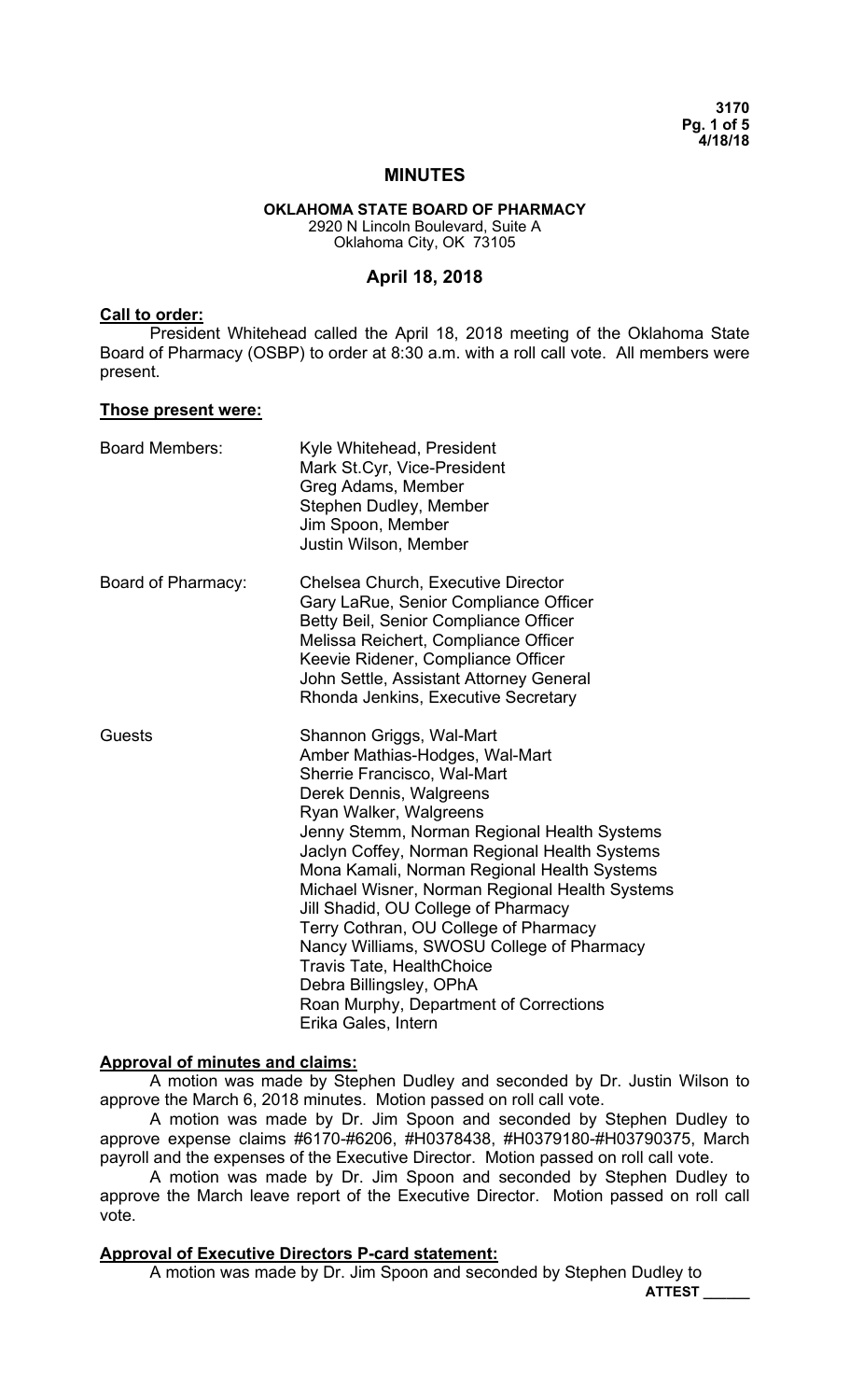approve the P-card statement of the Executive Director. Motion passed on roll call vote.

## **Cancellation of Pharmacist, Pharmacies, Facilities, and Technicians:**

 After a review of the cancellation lists presented, a motion was made by Dr. Mark St. Cyr and seconded by Stephen Dudley to approve the cancellation list of those that did not renew within the renewal time period. Motion passed on roll call vote.

### **Board reviews approved Continuing Education (CE) programs:**

The Board reviewed the 1st quarter list of CE programs that had been submitted and approved by the CE Committee on March 2, 2018.

Motion was made by Dr. Justin Wilson and seconded by Dr. Mark St. Cyr to accept the approved list of CE programs that had been submitted. Motion passed on roll call vote.

### **Board sets future Board meetings:**

The Board scheduled Wednesday September 26, 2018 and Wednesday November 28, 2018 as a Board meeting.

## **Executive Director gives Agency report:**

#### **Building Report:**

 Executive Director, Chelsea Church, reported that the Attorney General's office was able to provide two attorneys for litigation services. She noted that the environmental monitoring and forensic testing should begin this month and that the Terracon report should be received soon.

 The Director also stated that the mylar security film was applied last month on the glass entry area and all office doors. Installation of the limited building access system and other security measures should begin soon and that the paperwork has been filed to proceed with the installation process.

### **New Compliance Officer:**

 Director Church announced that Marjan Fardadfard has been hired as the compliance officer for central and southwest Oklahoma. She began working for the Board in March.

## **CLEET Academy:**

 Director Church reported that Compliance Officer, Jeremy Davis officially began CLEET Academy on April  $11<sup>th</sup>$  and that he will be attending the Academy in Ada, OK for the next 15 weeks.

### **New Assistant Attorney General:**

 Director Church reported that Assistant Attorney General, John Settle has been assigned to replace Brinda White who retired last month.

### **MHSAS-OSBP Opioid Continuing Education:**

 Director Church stated that the Board has had extremely positive feedback from the CE conferences. The Tulsa location had 235 pharmacists attend the conference at the Schusterman Center on March 9<sup>th</sup>. The Oklahoma City location had 315 pharmacists attend at the Moore Norman Technology Center on March  $30<sup>th</sup>$ . She also stated that we have received funding from Mental Health and Substances Abuse Services (MHSAS) to provide the 6-hour CE conferences.

### **Strategic Planning Retreat:**

 Director Church noted that she is still working on a venue and facilitator for the strategic planning retreat and that it may need to be postponed until the summer due to the Legislative session.

**ATTEST \_\_\_\_\_\_**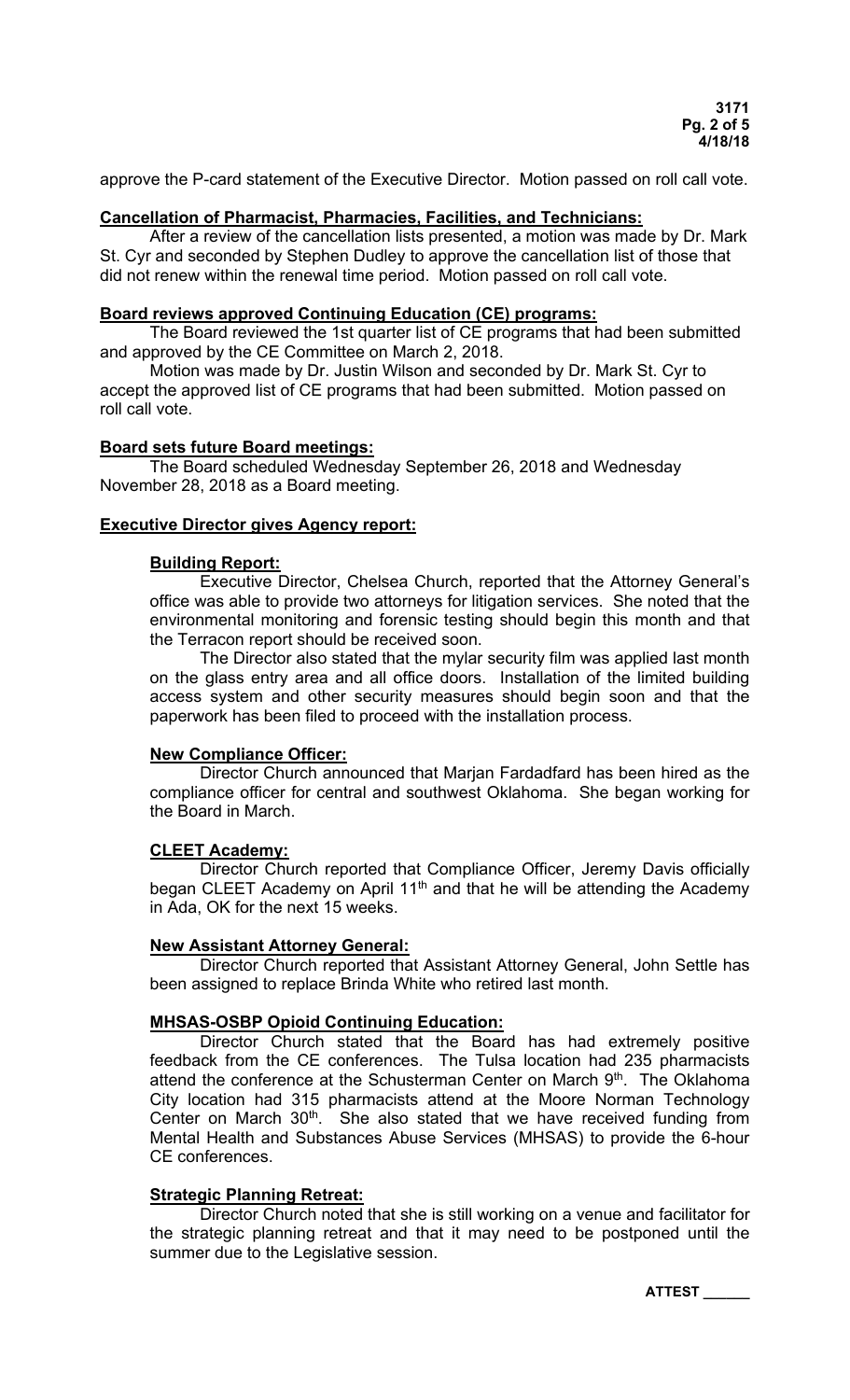## **TALKOM:**

 Director Church stated that due to the active legislative session and the training of new staff, she would like to postpone the TALKOM meeting until late 2018 or early 2019 in order to allow time to become fully staffed.

## **OK Commission on Opioid Abuse:**

Director Church reported that the committee met again on April  $9<sup>th</sup>$  at the Capitol. Members were updated on current legislative bills and were asked for their input.

## **Legislative Update:**

 Director Church asked Board lobbyist, Jimmy Durant, to provide an update on the pending issues with legislation.

## **OSHP Annual Meeting:**

 Director Church reported that the OSHP Annual Meeting was held on April 13, 2018 in Oklahoma City. She asked Dr. Mark St. Cyr to give a report on the meeting.

## **Technician Committee:**

 Director Church reported that Derek Dennis of Walgreens has agreed to chair the technician committee. She stated that he will stay after the meeting so they can discuss the thoughts and direction of the committee.

## **Mission Critical Meetings:**

 Director Church reminded the Board of the Mission Critical Meetings that are coming up. They are as follows:

OPhA 2018 Unify Conference - July 27<sup>th</sup>-29<sup>th</sup> in Oklahoma City

CLEAR's Annual Educational Conference - Sept. 26<sup>th</sup>-29<sup>th</sup> in Philadelphia, PA MALTA-GON –October 11<sup>th</sup> -14<sup>th</sup> in Kansas City, MO

NABP Districts 6, 7, 8 Meeting – October 14<sup>th</sup>-17<sup>th</sup> in Kansas City, MO NASCSA 2018 Conference – October 30<sup>th</sup>-November 2<sup>nd</sup> in Scottsdale, AZ ASHP Midyear Clinical Meeting - December 2<sup>nd</sup>-6<sup>th</sup>, Anaheim, CA

# **P-4 Students:**

The Director noted that there are students from both the University of Oklahoma and Southwestern Oklahoma State University Colleges of Pharmacy attending the Board meeting. All students will attend a Board meeting during their final year of college.

## **Board interviews Reciprocity and Score Transfer applicants:**

 The Board was called to order to interview thirteen (13) Reciprocity and two (2) Score Transfer applicants. All applicants had taken and passed the Oklahoma Multi-State Jurisprudence Exam.

## **Reciprocities: Score Transfer:**

| noviprovitivo.         |     |                      |           | OUVIV IIUIUIVII        |           |
|------------------------|-----|----------------------|-----------|------------------------|-----------|
| <b>Trang Altman</b>    | SC. | John McKinney        | TN        | <b>Brendon Kestler</b> | OH        |
| <b>Cheryl Christie</b> | KS  | Linda Nguyen         | TX.       | Rene Tamah             | <b>OH</b> |
| Eric Crumbaugh         | AR. | Leann Rainwater      | AR        |                        |           |
| <b>Cassandra Davis</b> | MD. | Michael Schraad      | TХ        |                        |           |
| John Guthrie           | TN  | <b>Tonya Stear</b>   | <b>MO</b> |                        |           |
| Lauren Harrington      | GA  | <b>Evelyn Turner</b> | AK        |                        |           |
| Michelle Huck          | IN  |                      |           |                        |           |

## **OSBP vs. Tiffany Tusia, Technician #8729, Case No. 1502:**

 The Board was called to order by President Whitehead to hear the case of Tiffany Tusia. Ms. Tusia was not present. Registration Secretary, Rhonda Jenkins, testified that she had been properly notified. Walgreens Asset Protection Manager,

**ATTEST \_\_\_\_\_\_**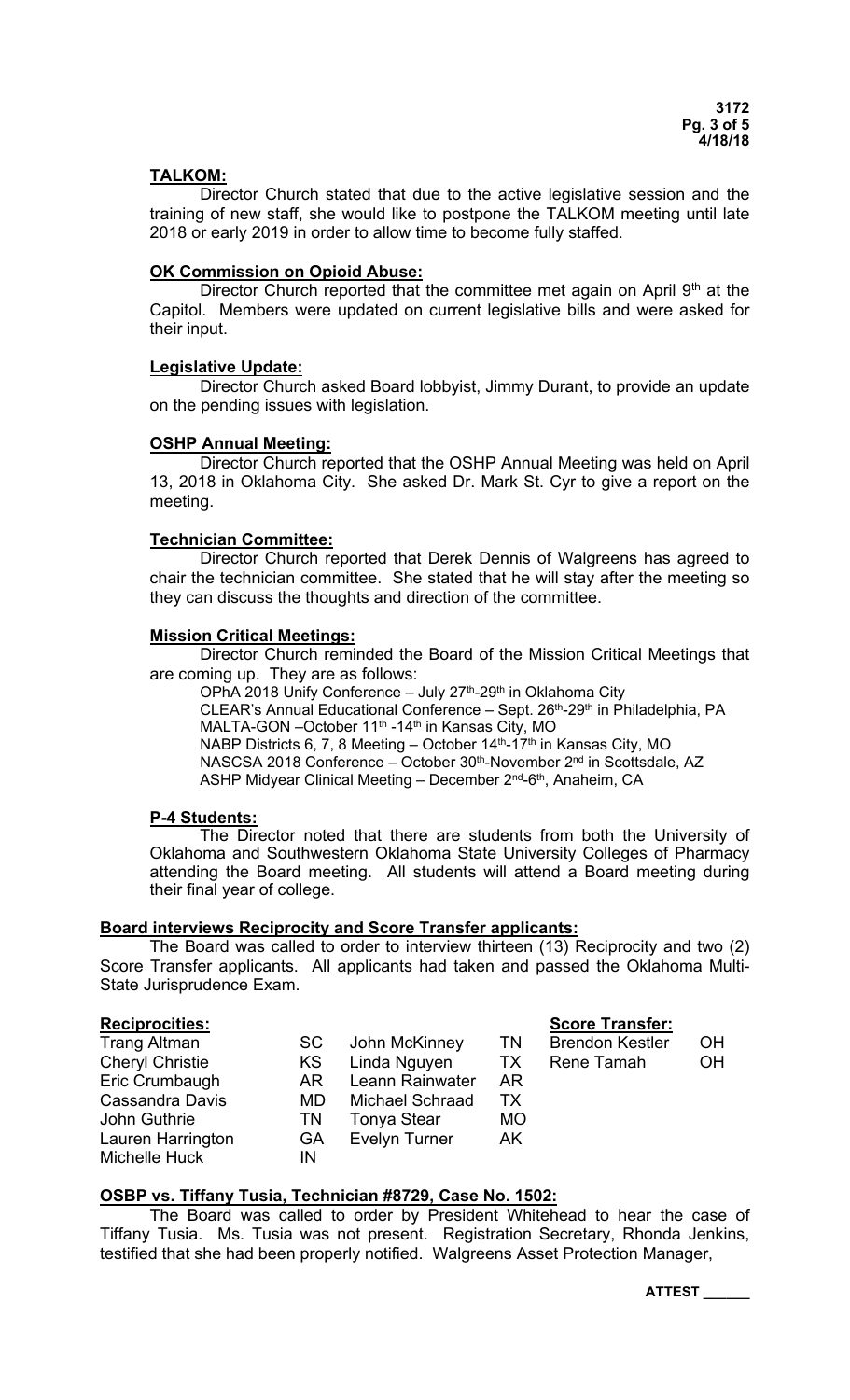Mike Schaeffer testified for the Board.

 Assistant Attorney General John Settle presented the Board with the Complaint for review. Mr. Schaeffer had initiated an investigation after he was notified of an incident that had occurred. While verifying a script for Oxycodone 15mg tablets that Ms. Tusia had filled, it was determined that 4 tablets were missing. When asked by the pharmacist about the missing tablets, Ms. Tusia stated that she did not have them. The store manager reviewed surveillance and observed Ms. Tusia appear to be dumping the remaining tablets from the counting tray into her hand and put her hand in her smock pocket. A narcotic count was performed and there was a variance of Oxycodone 15mg.

 Mr. Schaeffer then interviewed Ms. Tusia with the store manager present. Ms. Tusia verbally denied and completed a voluntary statement denying any involvement with the missing tablets. After further investigation, it was determined through surveillance that Ms. Tusia had on several different occasions taken other medications for her own personal use. Mr. Schaeffer asked Ms. Tusia to meet him to close out the investigation but she failed to show up for the meeting.

 Motion was made by Dr. Justin Wilson and seconded by Stephen Dudley that based on the clear and convincing evidence presented, Ms. Tusia be found guilty as charged. Motion passed on roll call vote.

 Motion was made by Dr. Justin Wilson and seconded by Dr. Greg Adams that the technician permit of Tiffany Tusia be revoked. Motion passed on roll call vote.

## **Board discusses request from Oklahoma Medical Equipment Providers Association (OMEPA):**

 The Board was called to order to hear the request of Larry Dalton, President of OMEPA. Mr. Dalton was present along with OMEPA Secretary, Katie Roberts and Collin Brecher, Government Relations and Regulatory Affairs Vice-General Manager.

 After a brief presentation and discussion on the possibility of licensing facilities that sell durable medical equipment, he Board thanked them for their time and asked that they bring back language to review in order to submit in the next legislative session.

## **OSBP vs. Gaston Pharmacy #2, #99-7801, Case No. 1513**

The case of Gaston Pharmacy #2 was continued until the June 13, 2018 meeting.

### **OSBP vs. Kristi Kubosh, DPh #15874, Case No. 1512:**

The case of Kristi Kubash was continued until the June 13, 2018 meeting.

## **OSBP vs. Empower Pharmacy #99-7549, Case No. 1510**

The case of Empower Pharmacy was continued until the June 13, 2018 meeting.

### **OSBP vs. Souchinda Nanthavongdousangsy, DPh #15854, Case No. 1509:**

The case of Souchinda Nanthavongdousangsy was continued until the June 13, 2018 meeting.

# **OSBP vs. Wells Pharmacy Network, #99-6026, Case No. 1506**

The case of Wells Pharmacy Network was continued until the June 13, 2018 meeting.

### **OSBP vs. David Branscum, D.Ph., #17352, Case No. 1514**

The case of David Branscum was continued until the June 13, 2018 meeting.

### *FOR REVIEW, DISCUSSION AND POSSIBLE BOARD ACTION:*

**Wells Pharmacy Network, LLC in Dyersburg, TN** to appear before the Board to discuss their application for an Outsourcing Facility.

 The request from Well Pharmacy Network, LLC was continued until the June 13, 2018 meeting.

### **Board discusses staff additions, changes and salaries:**

 Motion was made by Stephen Dudley and seconded by Dr. Mark St. Cyr to go into Executive Session. Motion passed on roll call vote.

 Motion was made by Stephen Dudley and seconded by Dr. Justin Wilson to return from Executive Session. Motion passed on roll call vote.